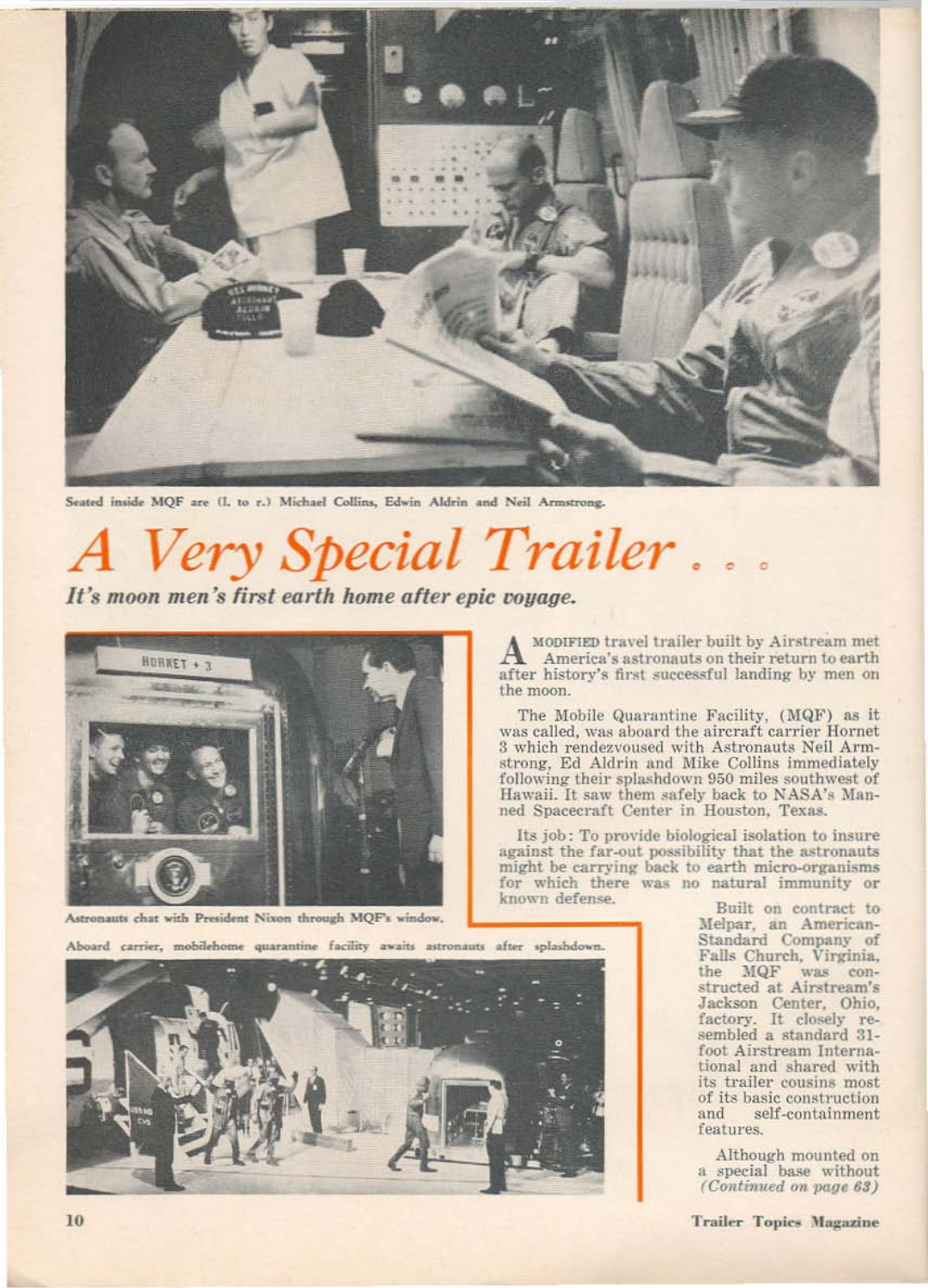## A Very Special Trailer

*(Continued from page 10)* wheels and with much associated special equipment, the Mobile Quarantine Facility was similar enough to the Airstreams of park and highway to prompt Airstreamers to respond as though to one of their own kind.

Paul Chamberlain, president of the Wally Byam Caravan Club International, and Henry Geisert, past president, immediately wrote the astronauts giving them honorary lifetime memberships in the travel trailer club.

"Weare extending this to you as a token of our extreme pride in your magnificent achievements<br>during the moon landing project,"<br>the two WBCC officers wrote. "That pride was made all the more touching and personal as we followed your dramatic homecoming in Mobile Quarantine Facility.

"That vehicle is a modified version of the same make and kind of trailer in which our members travel

over much of the earth's surface." The letter also included a message from Art Costello, president of Airstream, making Airstream trailers and towing vehicles available to the astronauts and their families "for travel as you please anywhere on earth."

The trailer-like Mobile Quarantine Facility was the first major step in a detailed defense against a threat that sounded more like sci-ence fiction than scientific fact. Yet sober scientists decided in July 1964 that the precaution was neces-sary. A technical paper entitled "Potential Hazards of Back Con-tamination from the Planets" issued by a committee of the National Academy of Sciences set the quarantine program in motion.

Knowing that the problem of quarantining the astronauts would begin from the point of splashdown, NASA scientists and engineers prepared the design parameters for a containment vehicle to meet them there, quickly cut them off from di-rect contact with the earth and transport them to a much more elaborate quarantine facility in Houston.

NASA's technical description of the required vehicle was general in overall concept but made very spe\_ cific demands upon the contractor who would build it. As originally envisioned, the vehicle would have an overall envelope <sup>35</sup> feet in length, eight feet six inches high and seven feet nine inches wide. It

(Continued on next page)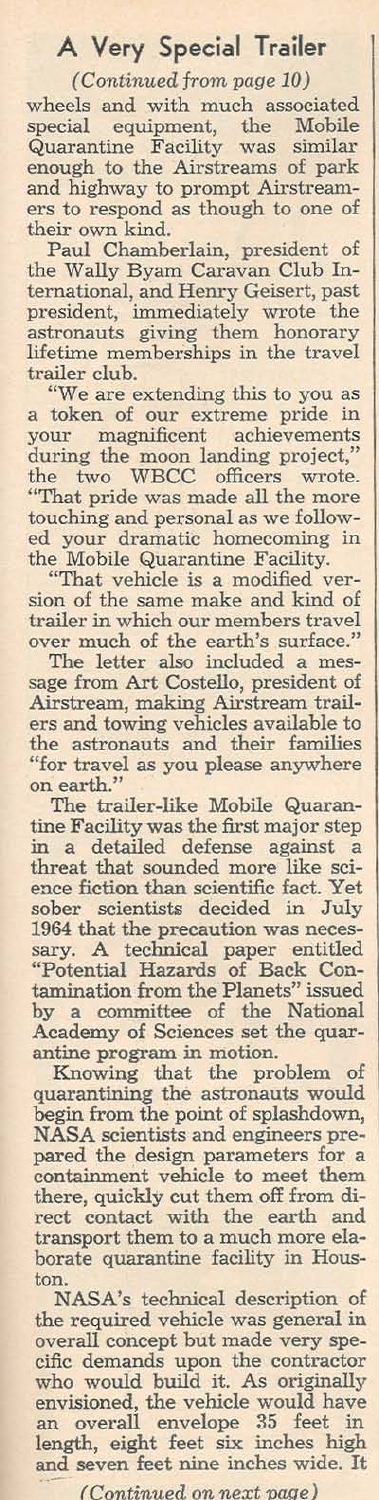## A Very Special Trailer

*(Continued from page 63)*

would be both water and air-tight. It would contain, or have attached to its outer structure, everything required for life and reasonable travel comfort by up to six<br>men living inside for as many as<br>five days. It would be transportable on the sea, in the air and on land, availing itself of whatever hookups were possible with the transporting vehicle, but it also would be able to operate fully on its own. During its travel, regardless of what was placed, piped or conducted inside for use by the men, nothing larger in cross section than one-half a micron (one two-thousandths of the thickness of a dime) must be allowed to escape.

Set out for bids, this assignment was picked up by Melpar, the Amer-ican-Standard Company. Melpar saw an effective and relatively simple way of producing the basic contain-ment structure of the Mobile Quarantine Facility. In its "Technical Proposal of Recovery Quarantine Equipment for Apollo Astronauts" dated November 1966, the company wrote:

"Melpar has carefully reviewed the structural capabilities of a standard 30-foot Airstream trailer which we propose to modify for use as the recovery quarantine personnel transporter ... Airstream uses heat-treated aluminum exclusively in its manufacturing of a true monocoque design structure, thus producing maximum structure strength and rigidity and low unit weight ... " The Melpar proposal called for <sup>a</sup>

vehicle some 7500 lbs. lighter than the maximum set by NASA in its design parameters.

Melpar won the contract, and Airstream became the subcontractor. Fabrication of the MQF units took place at Airstream's Jackson Center plant, where other items of Melpar design and fabrication were installed. For Airstream, many of NASA's life support requirements could be translated into qualities already existent in standard models, qualities the trailer company has always referred to as "self containment" features.

Meanwhile, the MQF's required ability to withstand the stress of being craned to and from ships, airplanes and flatbed trucks with living men inside could be derived from principles previously borrowed from the aircraft industry and modified for trailer use, particularly in the judicious use of high strength alloy steel.